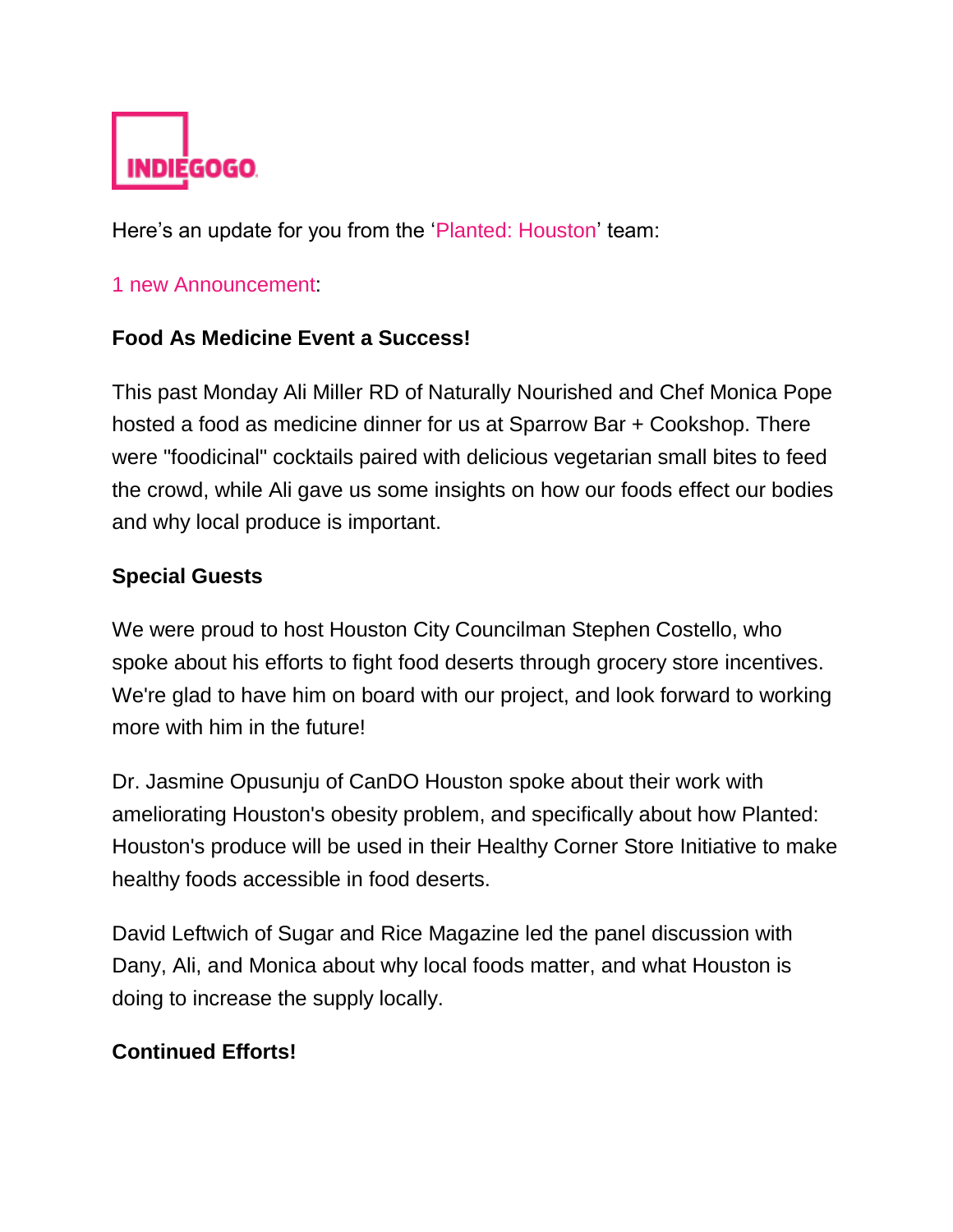With such a successful event with so many great partners from different fields of work, we are feeling the energy! We are at 40% of our goal, and we know that with your help and the amazing community that is Houston, we will not only reach our goal, but surpass it!

We need your help. By spreading the word on social media, telling your friends and family to contribute, or asking if your employer can contribute. Also coming out to our traveling speakeasies! (Next one will be next Monday at Onion Creek from 4-7pm).

With your help, we can transform this city!